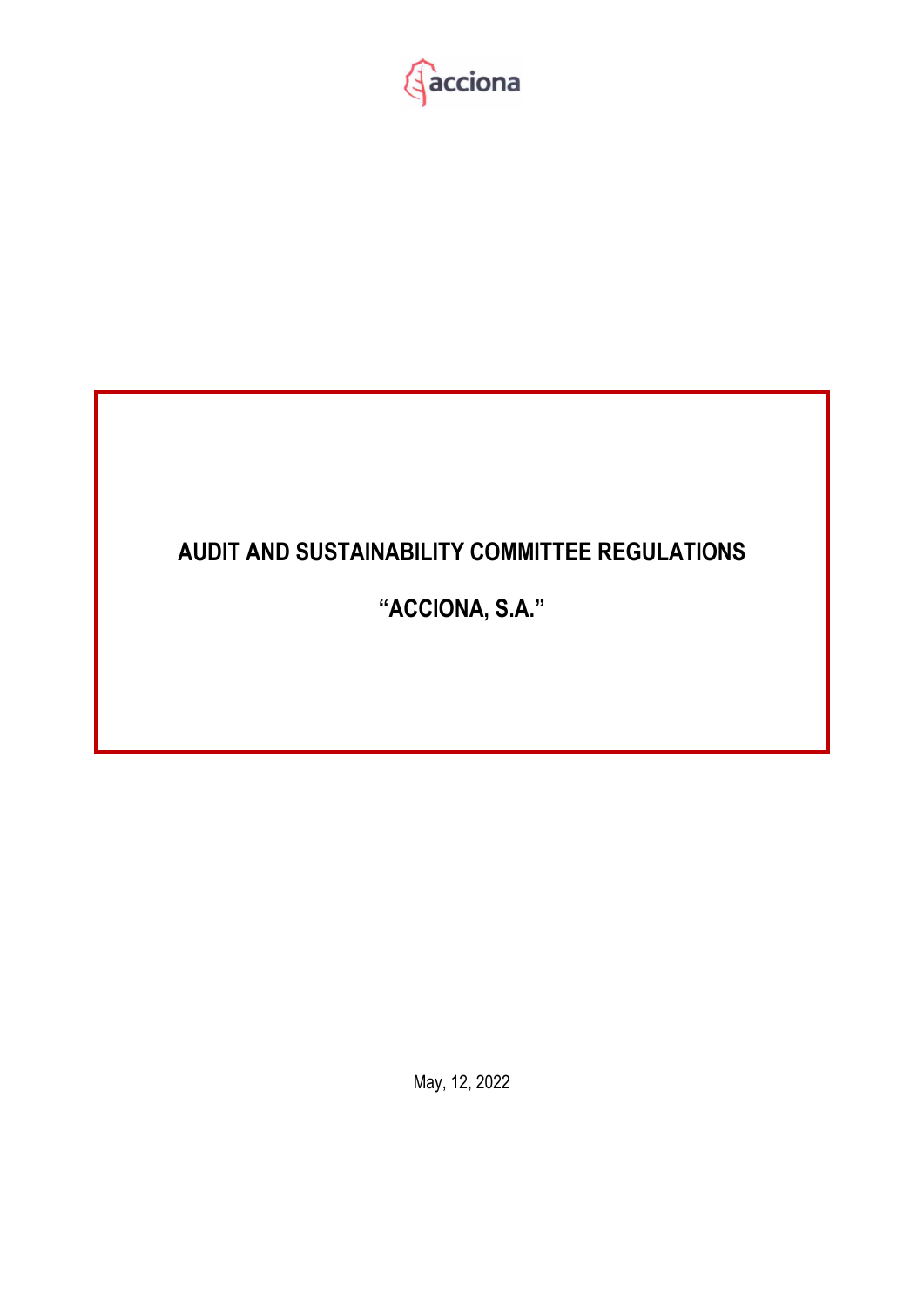

### **Article 1. Nature and object**

**1.** The Board of Directors of Acciona, S.A. (the "**Company**" or "**Acciona**"), has established the Audit and Sustainability Committee of Acciona, S.A. (the "**Committee**"), in the terms envisaged by law and governed by the rules set out in the Articles of Association, the Board of Directors Regulations and these Audit and Sustainability Committee Regulations (the "**Regulations**").

**2.** These Regulations are designed to favour the independence of the Committee and establish its guiding principles and system of internal operation.

**3.** These Regulations have been prepared taking into account recommendations of the Code of good governance of listed companies and technical guidelines 1/2017 of the Spanish Securities Market Commission ("**CNMV**") on Audit Committees.

**4.** For the purposes of these Regulations, Group will be understood in accordance with the definition envisaged in Article 42 of the Commercial Code.

**5.** For those matters not specifically covered by these Regulations, the operating rules established in the Board of Directors Regulations will apply to the Committee, in particular in relation to the conduct of meetings and the process for the adoption of resolutions.

**6.** These Regulations will enter into force on the date of its approval and will remain in force indefinitely.

#### **Article 2. Approval, amendment and precedence.**

**1.** These Regulations and their amendments will be approved by a resolution of the Board of Directors acting on a proposal from its Chairperson, the Chairperson of the Committee, or from three directors.

**2.** These Regulations implement and supplement the rules set out in the Articles of Association and the Board of Directors Regulations applicable to the Committee, the latter taking precedence in the event of a contradiction with these Regulations.

#### **Article 3. Composition.**

**1.** In accordance with the terms of the Articles of Association, the Committee will be comprised of between three and five directors, appointed by the Board of Directors, all external, and at least the majority of whom will be independent directors.

**2.** The Chairperson of the Audit and Sustainability Committee will be chosen by the Board of Directors from among the members of the Committee who are independent directors and must be replaced every four years and may be re-elected when a period of one year has elapsed from his/her having stepped down.

**3.** The duties of Secretary of the Committee shall be performed by the Secretary of the Board of Directors and, in his/her absence, by the Deputy Secretary of this body.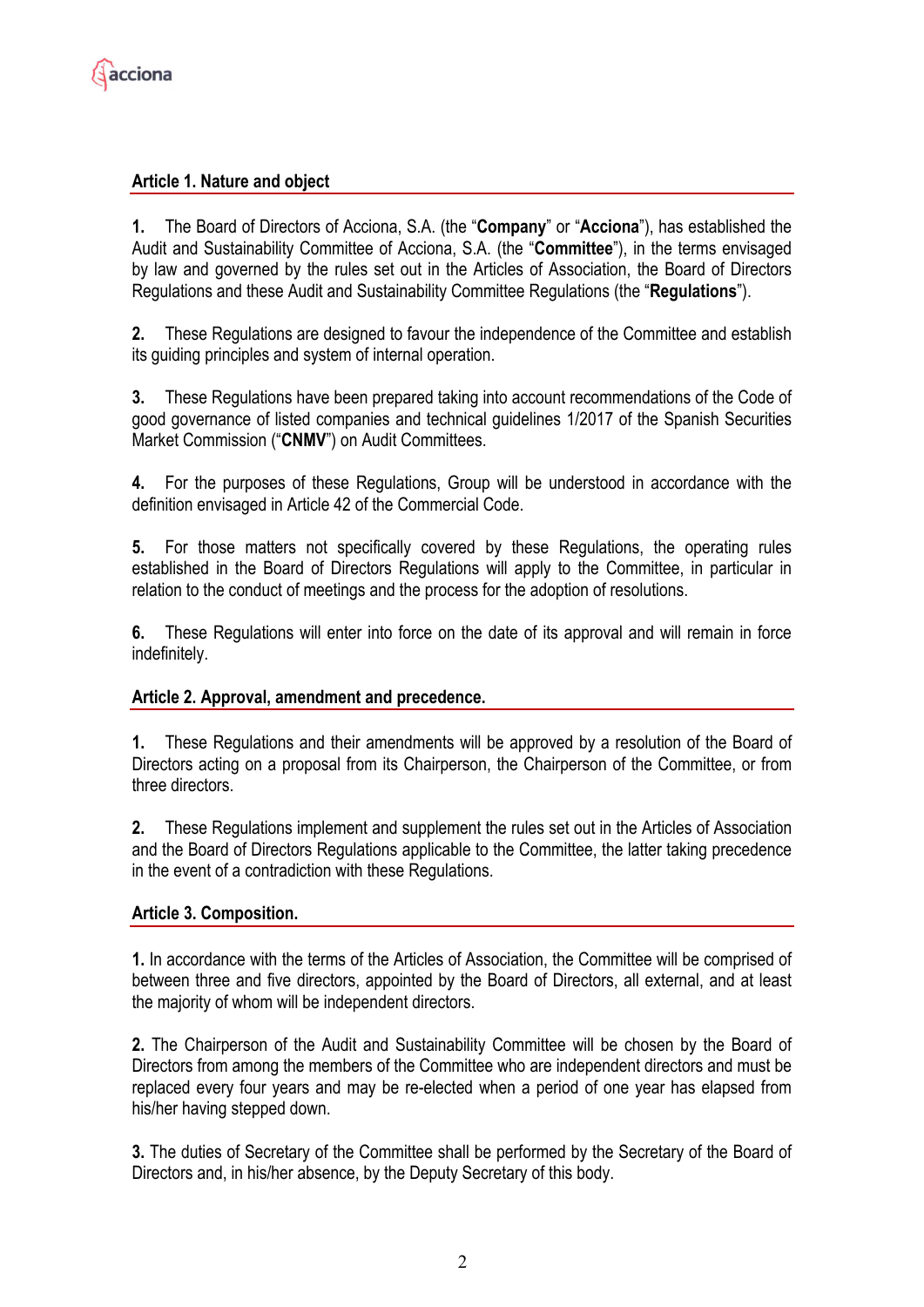

**4.** The members of the Committee, as a whole, and its Chairperson in particular, shall be appointed on the basis of their knowledge and experience in accounting, auditing, internal oversight or risk management matters, whether financial or non-financial, in addition to economic, financial and business and ESG (environmental, social and governance) matters, necessary for any director.

A director will be considered to have knowledge and experience in accounting and auditing when he/she has:

**a)** knowledge of accounting and audit regulations;

**b)** the ability to assess and interpret the application of accounting rules;

**c)** experience of drafting, auditing, analysing or assessing financial statements with a certain degree of complexity, similar to those of the Company itself, or experience in supervising persons involved in those tasks; and

**d)** an understanding of the internal oversight mechanisms related to the process of preparing financial and non-financial information.

In accordance with the strategic commitment to diversity assumed by the group and taking as a reference the terms of Recommendation 15 of the Code of Good Governance of Listed Companies, the Board of Directors of Acciona will ensure that the number of female directors represents, at least, 40% of the total number of the Commission.

**5.** The members of the Committee will leave their positions:

- **a)** when they cease to be directors of the Company.
- **b)** when, even if they are still Company directors, they cease to be external directors.
- **c)** when the term for which they were appointed expires and they are not re-elected.
- **d)** due to a resolution of the Board of Directors.

#### **Article 4. Operation.**

**1.** The Audit and Sustainability Committee shall meet whenever called by its Chairperson, either at his/her own initiative or at the request of any of its members.

**2.** In the absence or incapacity of the Chairperson, it shall be called by the Secretary at the request of any of its members.

The meetings will be held on the dates set by the Committee in its meeting schedule and whenever called by the Chairperson, acting on his/her own initiative or at the request of any of its members.

**3.** The Audit and Sustainability Committee shall meet periodically depending on its requirements. It shall do so at least four times each year, and always prior to the public disclosure of financial information by the Company.

**4.** The Audit and Sustainability Committee meeting shall be validly constituted when at least one half of its members attend the meeting either in person or by proxy.

It will be possible to attend via videoconference, telephone or other means of telecommunication, with those members attending via such means being considered present and other conditions for the Board of Directors applying accordingly.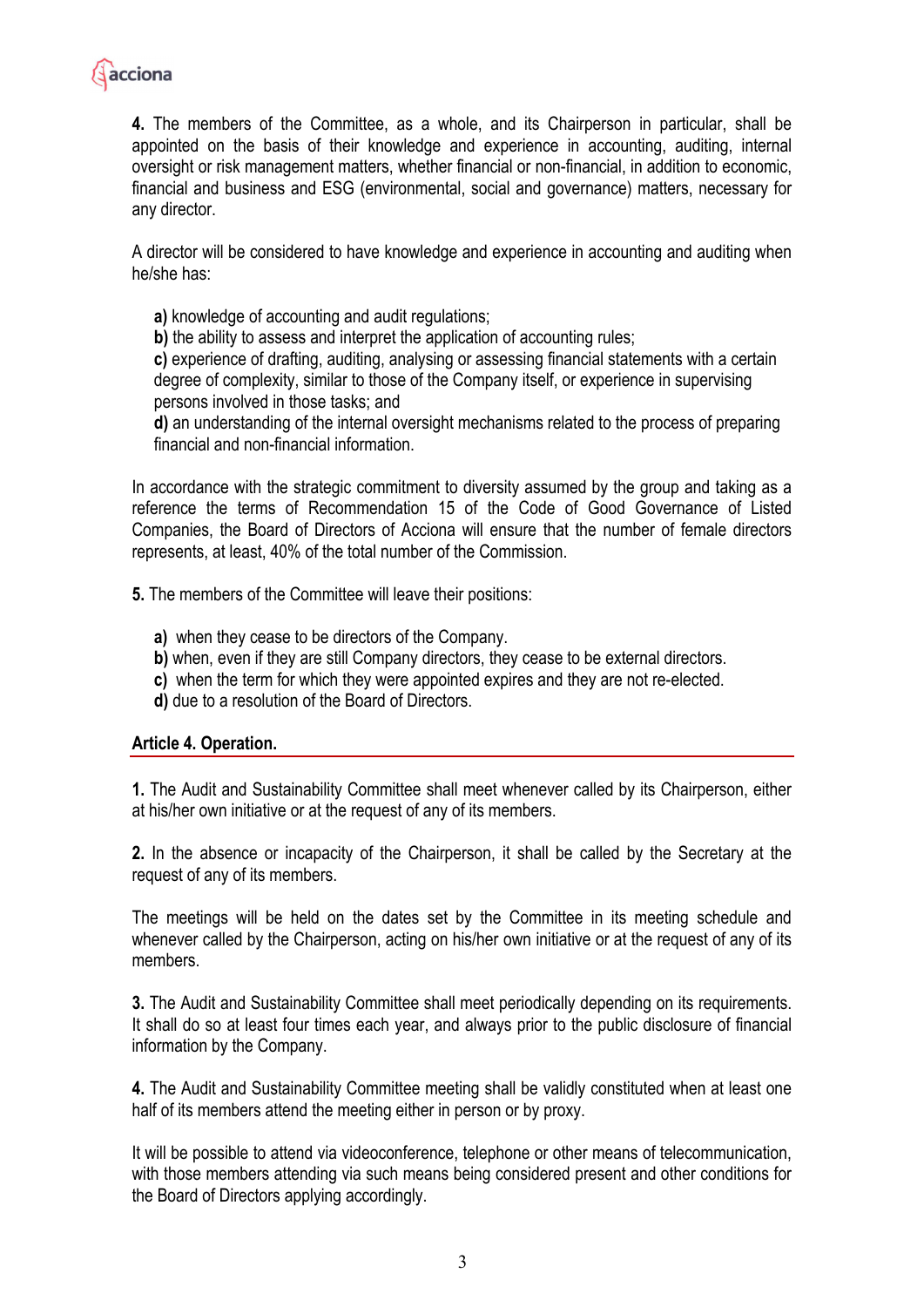

**5.** The resolutions of the Committee will be adopted by an absolute majority of those attending the meeting, either in person or represented, and the Chairperson will have a casting vote.

If the urgency of the matter so requires, the Chairperson may propose and the Committee adopt, on the condition that no member of the Committee objects to this procedure, the adoption of resolutions in writing and without a meeting, requesting that the directors vote by means of letter, fax, electronic mail or any other written method that, under the responsibility of the Secretary of the Committee suitably guarantees the identity of the sender and the authenticity of the contents of the communication.

**6.** The Committee may request the presence of the directors it considers necessary, and of the external auditor of any company in the group, at its meetings. It may also obtain advice from external experts.

The Committee will have appropriate, advisable and sufficient access to information and in this regard:

**a)** The Chairperson of the Committee and, if he/she sees fit or if so requested by the rest of members, will maintain regular contact with key personnel involved in the governance and management of the Company.

**b)** The Chairperson of the Committee, via the Committee Secretary, will channel and supply the necessary information and documentation to the rest of Committee members, giving them sufficient time to analyse it prior to its meetings.

The Attendance of the members to the formal meetings of the Commission will be, at least, 80%, and must be preceded by the devote sufficient time of its members to analysing and assessing the information received before meetings of the Committee.

**7.** With a view to ensuring proper planning making it possible to attain the objects set in an efficient manner, the Committee will establish an annual Plan of work.

The meetings will be planned by the Chairperson of the Committee, informing the Secretary of the same, so that its members receive the documentation sufficiently in advance. Account is taken of the fact that functions of the Committee members are largely of information, supervision and advice, not intervening in execution or management, which is the responsibility of Management.

The Secretary will take the minutes of each Committee meeting. The minutes will be at the disposal of the members of the Board of Directors.

#### **Article 5. Functions and responsibilities.**

**1.** A primary function of the Audit and Sustainability Committee is to serve as an instrument of support for the Board of Directors in supervising the accounting, financial and non-financial information, best practice in sustainability and corporate social responsibility in environmental and social issues, the internal and external auditing services, and risk management.

Moreover, a primary function of the Committee will be to inform the General Meeting of Shareholders regarding issues raised by the shareholders at such meetings in relation to its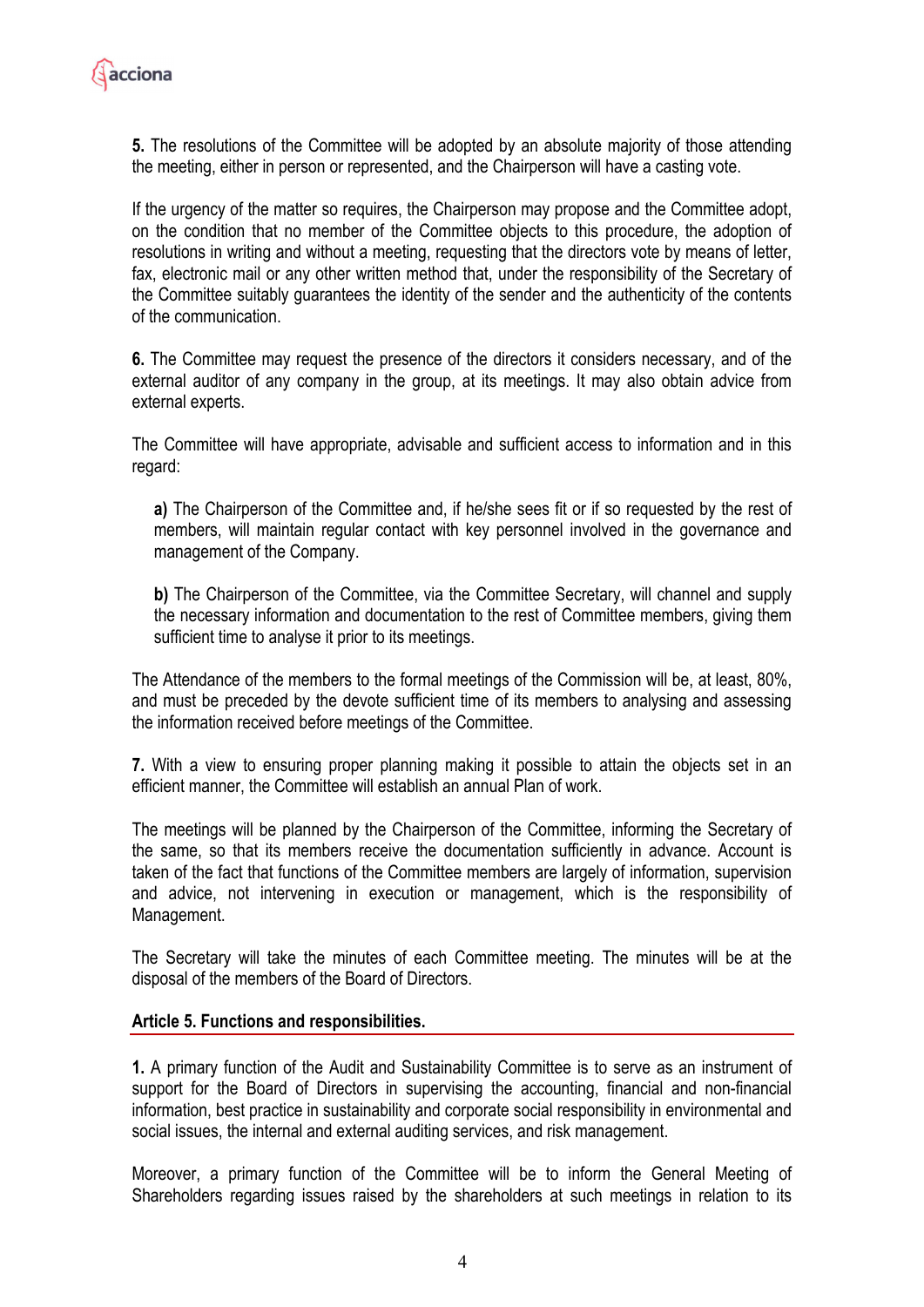

sphere of competence and to report to the Board of Directors on operations for structural and corporate changes that the Company plans to implement and to analyse their economic conditions and their accounting impact and, in particular, where appropriate, on the proposed exchange ratio.

**2.** The Audit and Sustainability Committee shall hold the following powers in order to carry out its functions, without prejudice to whatever others may be established in the legislation in force and the Articles of Association or which may be entrusted to it by the Board of Directors:

**a)** In relation to information and internal control systems, to:

- i. Periodically review and oversee the effectiveness of the internal control and financial and non-financial risk management systems regarding the Company and its group, including operating, technological, legal, social, environmental, political and reputational or corruption-related risks, so that the main risks are identified, quantified, managed and made known in a suitable manner.
- ii. Discuss with the auditor the significant weaknesses of the internal monitoring system in the course of the audit, without violating its independence, submitting any recommendations or proposals to the Board of Directors, with a term for following them up.
- iii. Establish and supervise a mechanism that allows employees and other persons related to the Company such as Directors, shareholders, suppliers, contractors or subcontractors to communicate potentially far-reaching irregularities, including those of a financial and accounting nature, or any others related to the Company that they may identify within it or its group. This mechanism will ensure confidentiality and, in any event, envisage scenarios in which the communication can be made anonymously, respecting the rights of complainant and respondent.
- iv. Ensure that the risk monitoring and management policy identifies or determines at least:
	- a. The different kinds of financial and non-financial risk (operational, technological, legal, social, environmental, political and reputational, including those related to corruption, among others) faced by Acciona, with the financial or economic risks including contingent liabilities and other off-balance sheet risks.
	- b. A risk control and management model based on different levels, including a specialist risk committee when the sector-specific rules so envisage or the Company deems it appropriate.
	- c. The level of risk that Acciona considers acceptable.
	- d. The measures envisaged to mitigate the impact of the risks identified, should they materialise.
	- e. The internal information and monitoring systems to be used to monitor and manage the risks, including contingent liabilities and off-balance sheet risks.
- v. Ensure, in general terms, that the policies and systems established for internal oversight are applied effectively in practice.

**b)** In relation to risk monitoring and management: under the direct supervision of the Audit and Sustainability Committee there will be an internal risk monitoring and management function, which will be responsible for at least the following: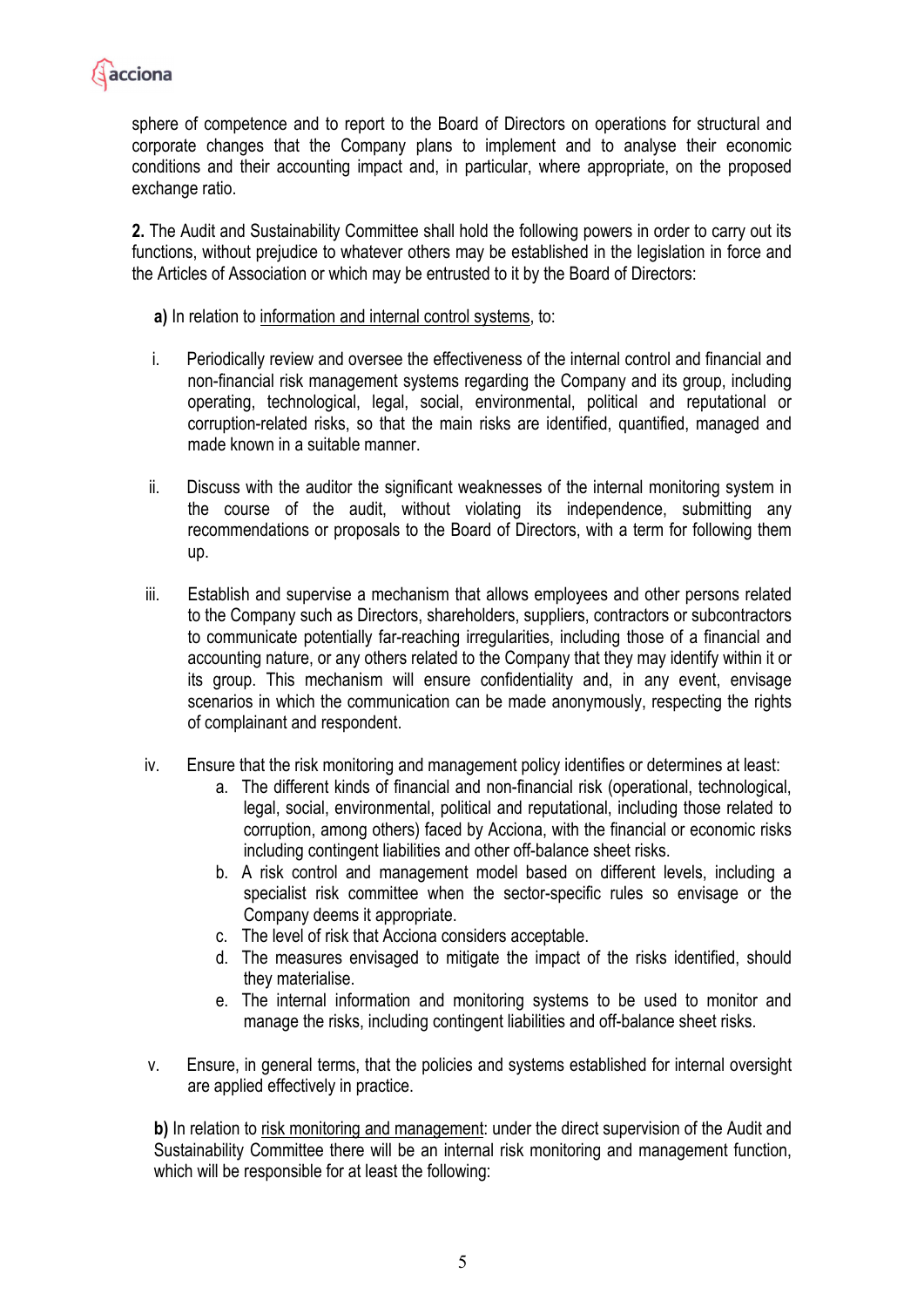

- i. Ensuring the proper operation of the risk monitoring and management systems and, in particular, that all significant risks affecting the company are properly identified, managed and quantified.
- ii. Participating actively in the preparation of the risk strategy and in the important decisions on management of the same.
- iii. Overseeing that the risk monitoring and management systems mitigate risks properly in the context of the policy defined by the board of directors.
- **c)** In relation to the external auditor:
	- i. Propose to the Board of Directors, for referral to the General Meeting of shareholders, the selection, appointment, re-election or replacement of the auditors, assuming responsibility for the selection process in accordance with the applicable regulations, as well as for the hiring conditions and regularly obtain information from the auditor on the audit plan and execution thereof, in addition to preserving its independence in the exercise of its functions.
	- ii. Inform the General Meeting of shareholders on the matters raised by shareholders that fall within its remit and, in particular, on the outcome of the audit, explaining how it has contributed to the integrity of the financial information and the role played by the Audit and Sustainability Committee in the process.
	- iii. Establish the corresponding relationships with the auditors in order to receive information on those issues that could jeopardise their independence, to be examined by the Audit and Sustainability Committee, and any others related to the audit process and, when appropriate, the authorisation of services other than those that are prohibited, in the terms envisaged in the applicable regulations, as well as any other communication envisaged in the auditing legislation and other auditing rules. In any event, the Audit and Sustainability Committee will receive written confirmation from the auditors of their independence from the Company and from any directly or indirectly related entities, as well as the detailed and individualised information on any additional services provided and the corresponding fees received from these entities by the external auditor or by any related persons or entities, in accordance with the legislation on auditing.
	- iv. Issue, on an annual basis and prior to the audit report, a report stating an opinion on whether the independence of the auditors or audit companies has been compromised. This report will in any event address the provision of additional services referred to in the foregoing paragraph, taken individually and on aggregate, other than the legal audit and in relation to the regime of independence or the regulations governing auditing.
	- v. In the event the external auditor should resign, to examine the circumstances giving rise to this.
	- vi. To ensure that the remuneration paid to the external auditor for its work does not compromise its quality or his independence.
	- vii. To verify that the Company notifies the Spanish Securities Market Commission (CNMV) of the change of auditor and attaches a statement regarding the possible existence of disagreements with the outgoing auditor and, if there were any, what they were about.
	- viii. To ensure that the external auditor holds a meeting each year with the full Board to inform it about the work carried out and the evolution of the Company's accounting situation and risks.
	- ix. To serve as a communication channel between the Board of Directors and the external auditor, assess the results of each audit and the responses given by the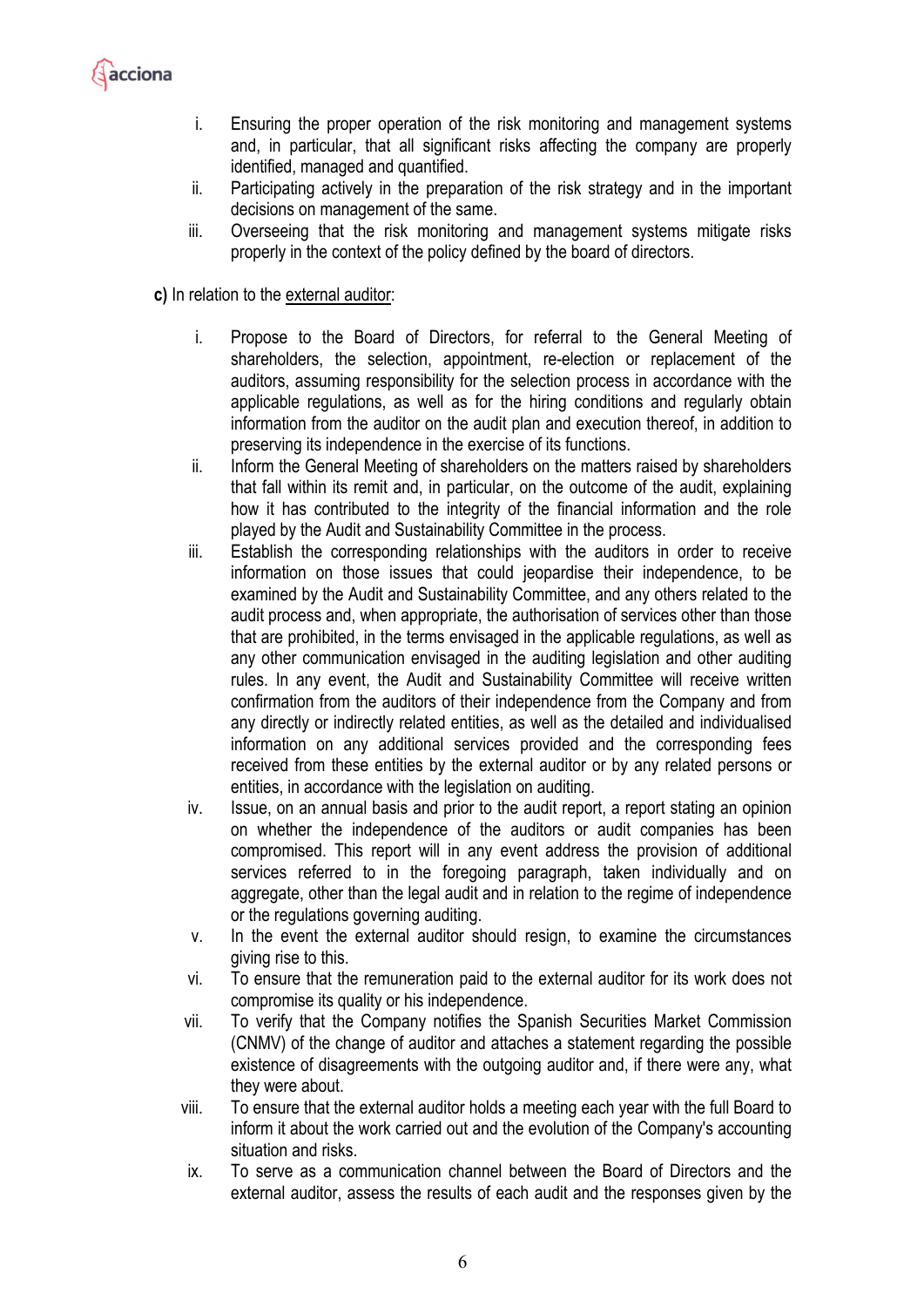

management team to their recommendations, and mediate and arbitrate in cases of disagreement between the former and the latter in relation to the principles and criteria applicable in drawing up the financial statements;

- x. To ensure that the Company and the external auditor respect the rules in force regarding the provision of services other than auditing, the limits on concentration of the auditor's business and, in general, any other regulations regarding the independence of auditors; and
- xi. To encourage the auditor of the group to assume responsibility for auditing the companies that comprise it.
- **d)** In relation to the internal audit:
	- i. To oversee the internal audit which will ensure the proper operation of the internal monitoring and information systems. In this regard, the person responsible for the internal audit function will depend functionally on the chairperson of the Audit and Sustainability Committee.
	- ii. To propose to the Board of Directors the selection, appointment and removal of the person responsible for the internal audit, participate in the establishment of the variable components of his/her remuneration and appraise his/her performance each year.
	- iii. To approve and oversee the annual plan of action of the internal audit service, ensuring that its activity is mainly focused on the relevant risks, including reputational risk; receive periodic information on its activities, including possible incidents and restrictions of scope that arise when being executed, the results and the follow-up of its recommendations; and receive at the end of each financial year a report on its activities and a plan of action to remedy any deficiencies observed.
	- iv. To verify that the Company's management team takes the conclusions and recommendations of the activities reports of the internal audit service into account.
	- v. To supervise the internal audit services of Acciona and its group, approve the annual budget of the department, be familiar with the internal audit plan and audit the systems for selecting and recruiting internal audit staff.
	- vi. To ensure the independence of the unit that assumes the internal audit function.
- **e)** In relation to financial and non-financial information:
	- i. To supervise and assess the preparation process, integrity and market presentation of the regulated financial and non-financial information on Acciona and its group, both annual and interim, revising compliance with regulatory requirements, the proper delimitation of the consolidation perimeter and the correct application of accounting criteria, and to send its reports on the same to the Board of Directors as well as, when appropriate, presenting recommendations or proposals designed to safeguard its integrity, including considering the advisability of an audit or limited review by the external auditor of the financial information other than the annual audit.
	- ii. In those cases in which the auditor has included a qualification in the annual accounts submitted for the approval of the General Meeting of Shareholders, clearly explain the Committee's view of the same to the General Meeting and ensure that a summary of that view is published together with the announcement of the General Meeting.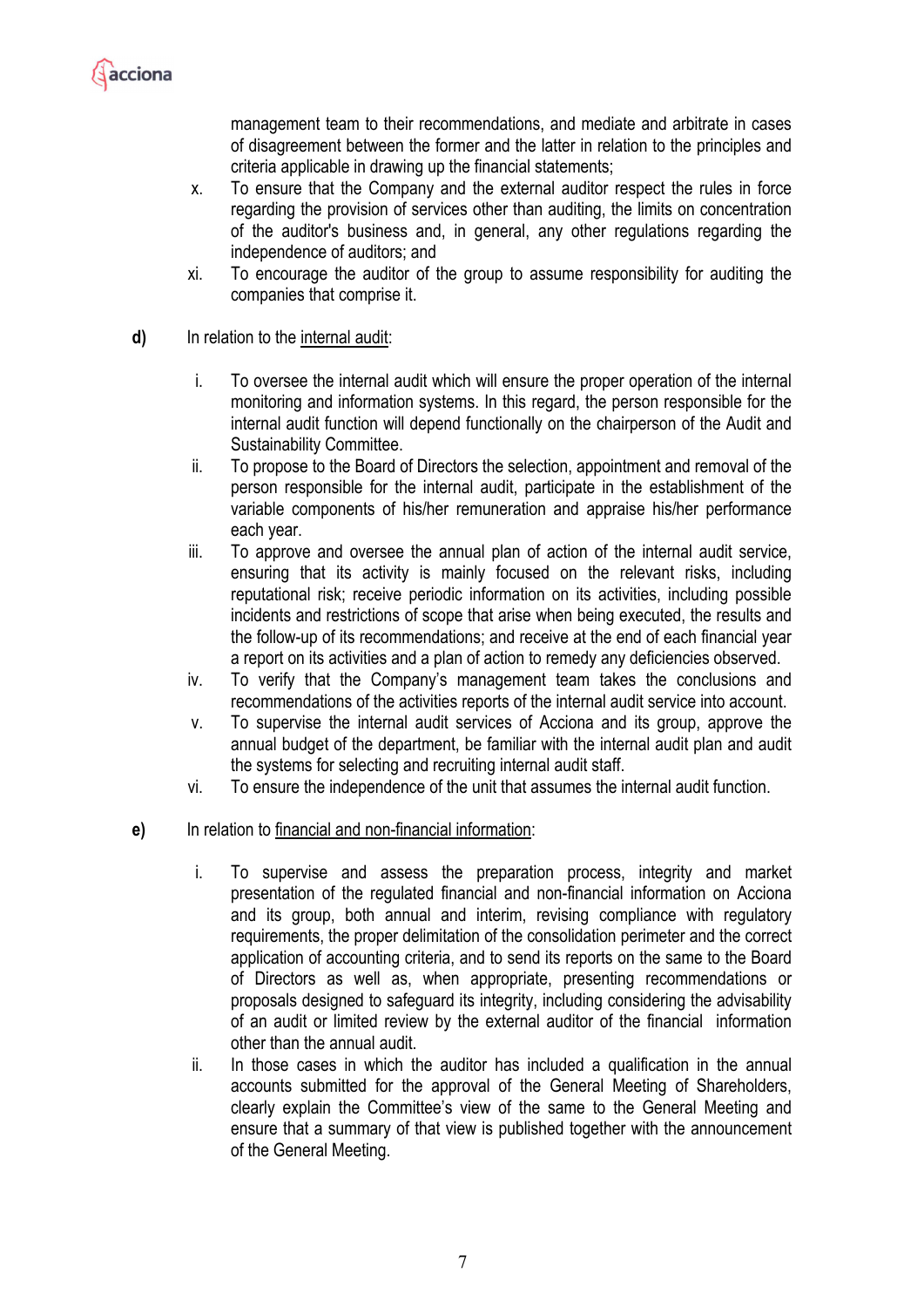

iii. To ensure that the financial and non-financial information published on the Company website is permanently updated and matches that prepared by the directors.

**f)** In relation to supervision of compliance with policies and rules on sustainability in environmental, social and corporate governance terms, as well as internal codes and business conduct:

- i. To identify and orientate the policies, rules, commitments, objectives, strategy and best practice of Sustainability and corporate social responsibility of the Group on environmental and social matters, which will have the minimum content envisaged in the Code of Good Governance of Listed Companies.
- ii. To ensure that the Company's practices in environmental and social matters are in line with the strategy and policies established.
- iii. To identify and orientate the policies and rules on corporate governance before they are referred to the Board of Directors.
- iv. To ensure compliance with policies and rules on corporate governance and the internal rules of conduct applicable to the Company and its group, also ensuring that the corporate culture is in line with its purpose and values.
- v. To inform of related-party transactions that the general meeting or board of directors has to approve and supervise the internal procedure established by the Company for those for which approval has been delegated in accordance with the law.
- vi. To oversee application of the general communications policy, with regard to communication of economic and financial, non-financial and corporate information, as well as communication and contact with shareholders and investors, vote advisors and other stakeholders. In essence, follow-up communication and relations with small and medium-sized shareholders. Assessment of the relationship processes with the different interest groups.
- vii. The periodic assessment and review of the corporate governance system and policies and rules on environmental and social matters in the Company and its group, with a view to ensuring they perform their mission of promoting the Company's interests and take into account, as the case may be, the legitimate interests of other stakeholders.
- viii. To ensure compliance with these Regulations, the Regulations of the General Meeting of Shareholders and the Internal Rules of Conduct in the Securities Markets and, in general, compliance with Acciona's governance rules; and to make the necessary proposals for improving them.

#### **g)** In relation to other functions:

- i. To be informed of operations involving planned structural and corporate modifications so that it can analyse them and report to the Board of Directors in advance on their economic conditions and impact on the accounts and, in particular, on the exchange equation proposed, as the case may be.
- ii. To inform on creation or acquisition of participations in special purpose entities or undertakings domiciled in countries or territories considered to be tax havens, as well as any other comparable transactions or operations that, due to their complexity, could undermine the transparency of the group.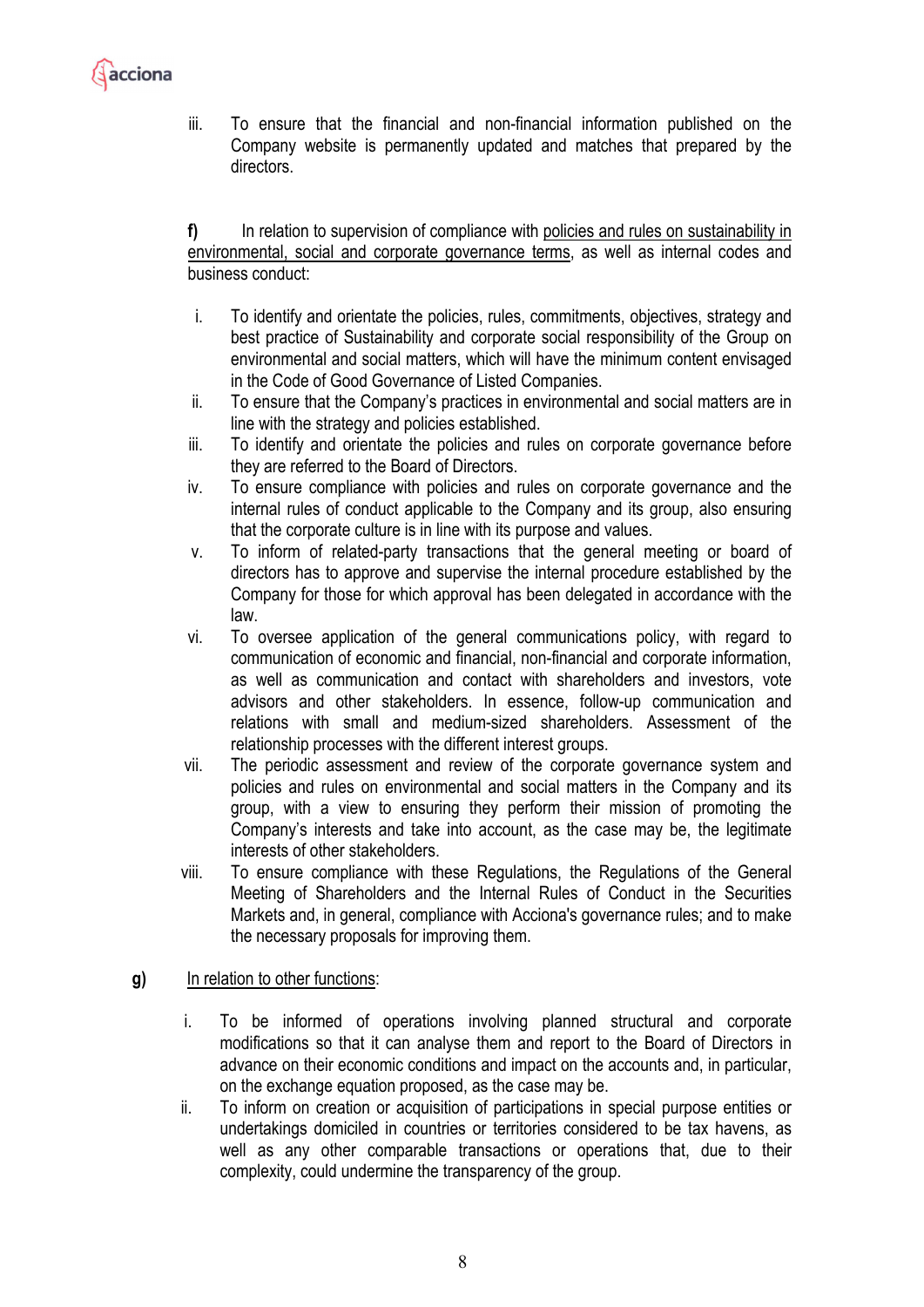# **Article 6. Communication with the External Auditor and the Internal Auditor.**

**1.** In order to properly discharge its duty of supervision, the Committee will be apprised of and understand the Management decisions on the application of the most significant criteria and the results of revisions carried out by Internal Audit. Moreover, it will maintain fluid communication with the External Auditor in order to obtain its opinion on the financial and non-financial information.

**2.** Communications with the Internal Auditor and the External Auditor, with the latter in particular, will respect its independence and address the following issues, among others:

- Propriety of the consolidation perimeter;
- Judgements, criteria, assessments and estimations carried out that have a significant impact on the related financial and non-financial statements;
- Changes in the significant criteria applied;
- Analyse the reasons why the company needs to break down in its public information certain alternative performance measures ("**APM**"), instead of the measures directly defined by the accounting regulations, the extent to which they offer useful information to investors and the degree of compliance with the provisions of the European Securities Market Authority ("**ESMA**") Guidelines,
- Significant or material weaknesses in internal oversight, as the case may be;
- Significant adjustments, or differences of judgement, identified by the External Auditor or resulting by the revisions carried out by Internal Audit and Management's position in relation thereto. Moreover, it will address, reply to and duly take into account any requests sent, in the current financial year or previous ones, by the Supervisors of financial information, ensuring that the financial statements do not repeat the same kind of incidents identified previously in such requests.

**3.** The Committee will verify that the head of Internal Audit has direct access to the Audit and Sustainability Committee.

**4.** Likewise, the Audit and Sustainability Committee will debate with the External Auditor any circumstances that may generate a threat to its independence and assess the effectiveness of the safeguards adopted, as well as understanding and assessing the relations between the Company and its related entities and the External Auditor and its network, where they entail the provision of non-audit services or any other kind of relationship.

Communication between the Audit and Sustainability Committee and the External Auditor will be fluid and continuous.

The Committee will obtain information on the audit plan from the External Auditor on a regular basis, as well as on enforcement thereof and any other issues related to the process of auditing the accounts, in particular any disagreements that may arise between the External Auditor and Management.

Moreover, communications between the External Auditor and the Committee will be in line with the obligations established in the regulations governing the auditing of accounts and not compromise the independence of the External Auditor or the effectiveness of the audit carried out or the audit procedures executed.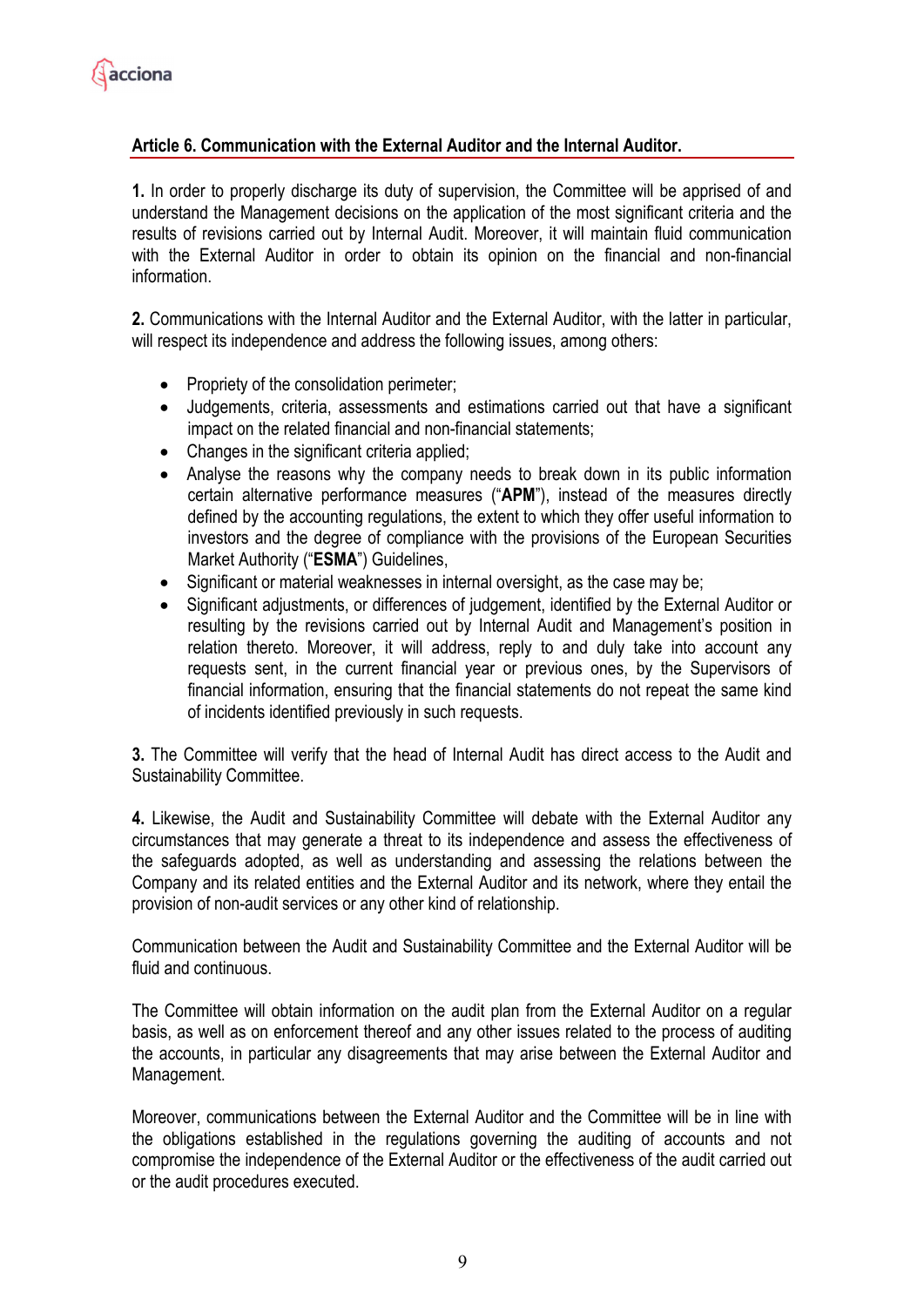

With a view to facilitating communication between the Audit and Sustainability Committee and the External Auditor, it is advisable that:

- The Committee and the External Auditor notify each other of any relevant aspects detected in relation to accounting, the internal oversight system or the audit.
- The Committee ask the External Auditor for the most relevant aspects of its strategy and working plan, including the determination of its materiality or relative importance threshold; the significant risks identified; the resources assigned and the justification, where appropriate, for the use of specialists; and a schedule of tasks, indicating the monitoring tests and substantive tests planned.
- The Committee discuss with the External Auditor the judgements made with regard to the quality and applicability of the accounting principles and the significant hypotheses used in critical estimations.
- The Committee ask the External Auditor for the communications necessary to facilitate supervision of the process of preparation and drafting of the economic-financial information.
- The Committee ask the External Auditor for information on materiality thresholds for the financial statements as a whole and, if applicable, for certain transactions, balances or information to be disclosed in the report, and the consideration of qualitative aspects for determining the same.
- The Committee discuss with the External Auditor the methods and hypotheses used by Management in the significant accounting estimations, as well as the effect of the consideration of alternative methods or hypotheses.

# **Article 7. Interaction between the Committee and the Board of Directors and the Shareholders.**

- **1.** The Chairperson of the Audit and Sustainability Committee will act as spokesperson in the meetings of the Board of Directors and, if applicable, at the General Meeting of Shareholders of the Company.
- **2.** In relation thereto, if, after the revision of the financial and non-financial information, the Committee is not satisfied with a particular aspect, it will notify the Board of Directors of its opinion.

# **Article 8. Means.**

**1.** The resources needed by the Audit and Sustainability Committee will be processed via the Secretary of the Board of Directors of the Company.

Moreover, sufficient financial resources will be supplied so that, where necessary, the members of the Committee can receive external advice on legal, accounting, valuation, risk or any other issues they may require.

**2.** The members of the Committee and, in particular, the Chairperson, perform important work that requires a considerable amount of time. Therefore, they may receive sufficient remuneration in line with such responsibility and dedication, and the Chairperson's remuneration may be different to that of the other members of the Committee.

The level of remuneration in this regard will not compromise the independence and objectivity of the Committee members.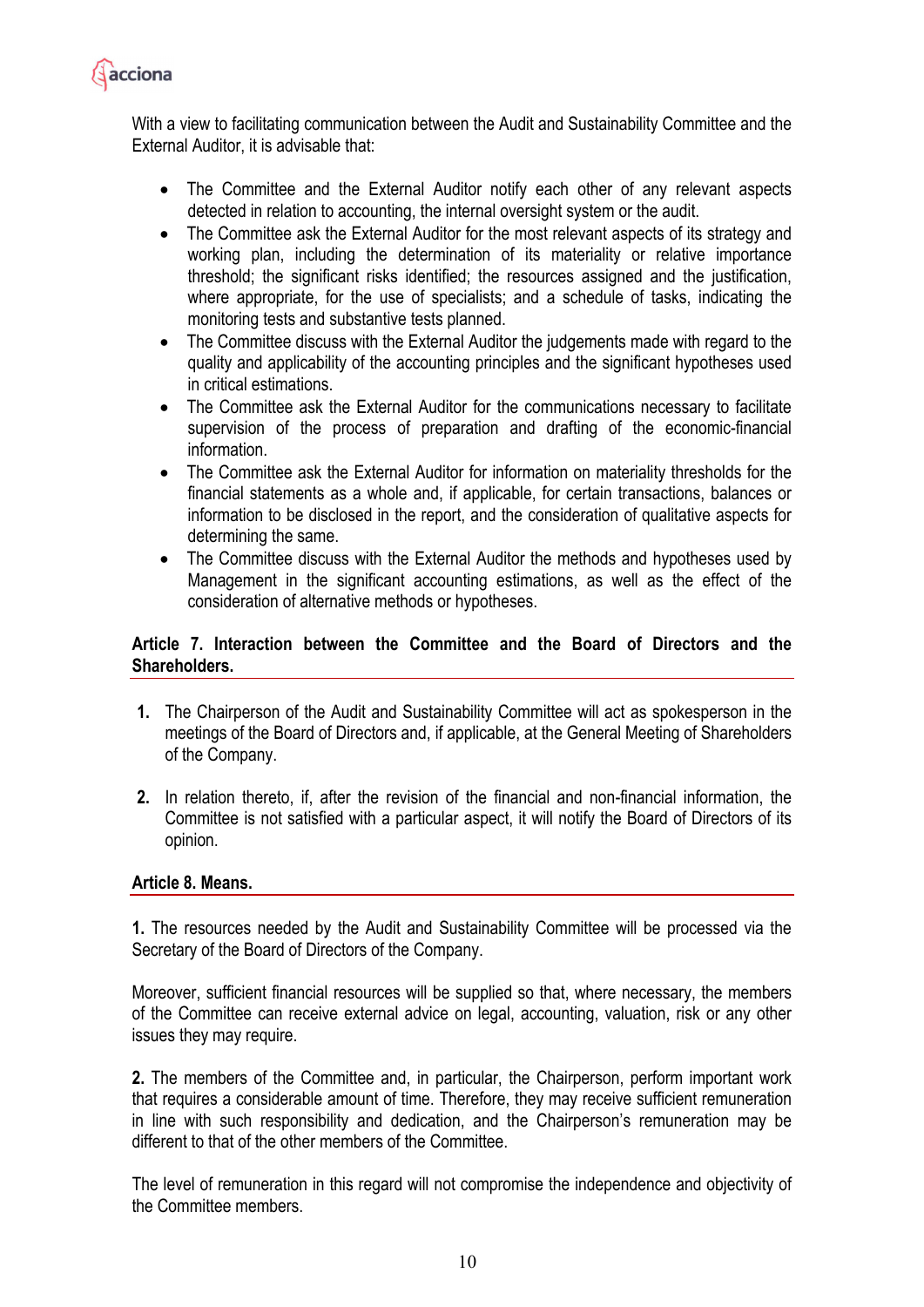# **Article 9. Committee Appraisals.**

**1.** As part of the annual appraisal of the Board of Directors, the Audit and Sustainability Committee will assess its performance autonomously. In this regard, it can request the opinion of the rest of Directors and, if appropriate, enlist the assistance of an external consultant.

The Audit and Sustainability Committee will inform the Board of Directors of the aspects appraised and the result of the appraisal, so that they are taken into account in the annual assessment of the Board.

**2.** As part of the Internal Audit oversight process, the Committee will assess the operation of the Internal Audit and the performance of the person responsible.

**3.** In order to complete its oversight tasks, the Committee will carry out a final assessment of the actions of the External Auditor and how it has contributed to the quality of the audit and the integrity of the financial information. If, after the appraisal, the Committee considers that there are worrying or unresolved issues with regard to the quality of the audit, it will consider the possibility of informing the Board of Directors and, if it sees fit, apprise the Supervisory Bodies of the same.

Likewise, the Audit and Sustainability Committee and the External Auditor will consider whether the reciprocal relations have been appropriate and, if necessary, the Committee will take steps to improve them.

#### **Article 10. Reports to be Issued.**

In addition to the reports mentioned in these Regulations, the Committee will draft an Annual Report on the Operation of the Audit and Sustainability Committee, which will allow shareholders and other interested parties to understand the activities carried out by the Committee during the financial year and which will be published on the Company website sufficiently in advance of the Ordinary General Meeting of Shareholders in accordance with the terms of Recommendation 6 of the Code of Good Governance of Listed Companies.

#### **Article 11. Welcome and Training Programme**.

**1.** New members of the Committee will receive a welcome programme to facilitate their active participation from the outset before they attend their first meeting.

- **2.** The programme will cover at least the following aspects:
	- **a)** The role of the Committee, its responsibilities and objectives.
	- **b)** The operation of the other consultative committees of the Board of Directors.
	- **c)** The time and dedication commitment expected of each of the members of the Committee.
	- **d)** An overall vision of the group's business and organisational model, its strategy and main activities. A summary of the financial information; most significant financial and nonfinancial risks, as well as the structure of Corporate Governance.
	- **e)** Information obligations of the Company and its website.

**3.** The Committee will also have a periodic training plan to ensure knowledge is up to date in terms of new developments in accounting regulations, internal and external audit, financial and